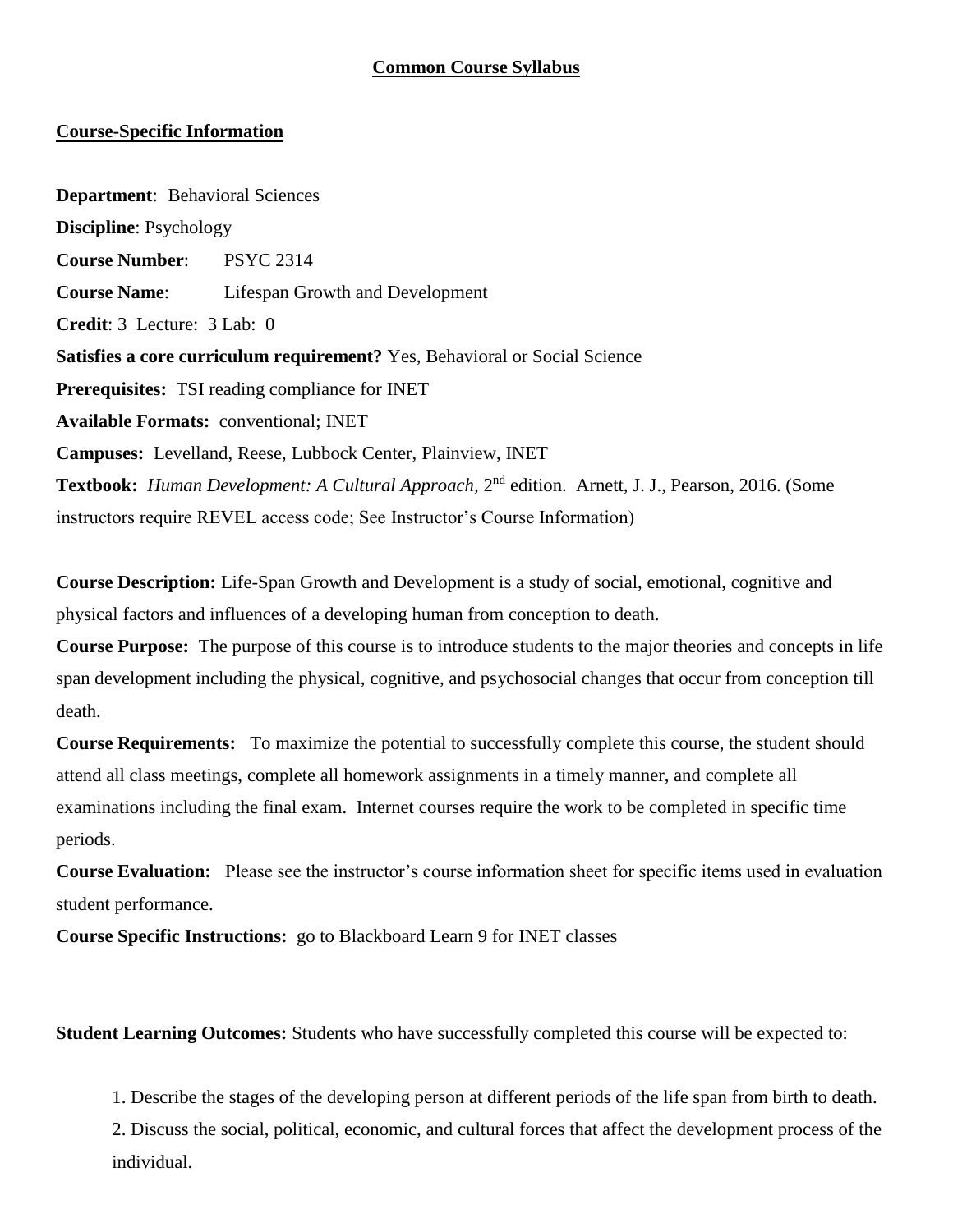3. Identify factors of responsible personal behavior with regard to issues such as sexual activity, substance abuse, marriage and parenting.

4. Explain the biosocial, cognitive and psychological influences throughout the lifespan as an ongoing set of processes, involving both continuity and change.

5. Describe the different developmental perspectives of the major theories of development (i.e. cognitive, learning, humanistic and psychodynamic).

6. Identify examples of some of the cultural and ethnic differences that influence development throughout the lifespan.

7. Discuss the various causes or reasons for disturbances in the developmental process.

### **Core Objectives addressed**:

- **Communication skills** to include effective written, oral and visual communication.
- **Critical thinking skills** to include creative thinking, innovation, inquiry and analysis, evaluation and synthesis of information.
- **Empirical and Quantitative skills** to include the manipulation and analysis of numerical data or observable facts resulting in informed conclusions.
- **Social Responsibility** to include the demonstrated intercultural knowledge and competence, knowledge of civic responsibility, and the ability to engage effectively in regional, national and global communities.

# **Coordinating Board Approval Number (CIP)** 42.2703.51 25

### **Relevant SPC Policies & Procedures**

**Attendance Policy:** Students are expected to attend all classes in order to be successful in a course. The student may be administratively withdrawn from the course when absences become excessive as defined in the course syllabus.

When an unavoidable reason for class absence arises, such as illness, an official trip authorized by the college or an official activity, the instructor may permit the student to make up work missed. It is the student's responsibility to complete work missed within a reasonable period of time as determined by the instructor. Students are officially enrolled in all courses for which they pay tuition and fees at the time of registration. Should a student, for any reason, delay in reporting to a class after official enrollment, absences will be attributed to the student from the first class meeting.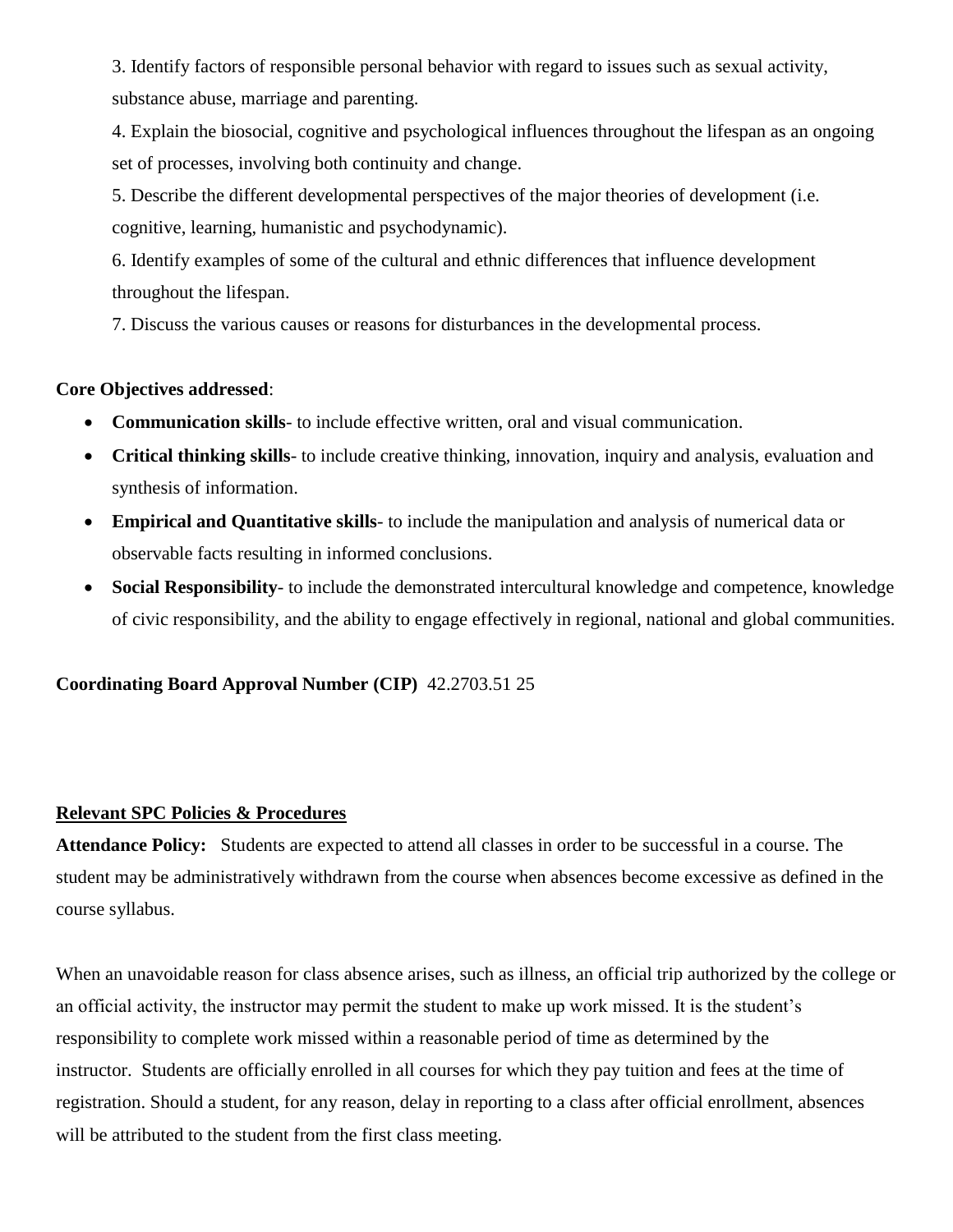Students who enroll in a course but have "Never Attended" by the official census date, as reported by the faculty member, will be administratively dropped by the Office of Admissions and Records. A student who does not meet the attendance requirements of a class as stated in the course syllabus and does not officially withdraw from that course by the official census date of the semester, may be administratively withdrawn from that course and receive a grade of "X" or "F" as determined by the instructor. Instructors are responsible for clearly stating their administrative drop policy in the course syllabus, and it is the student's responsibility to be aware of that policy.

It is the student's responsibility to verify administrative drops for excessive absences through MySPC using his or her student online account. If it is determined that a student is awarded financial aid for a class or classes in which the student never attended or participated, the financial aid award will be adjusted in accordance with the classes in which the student did attend/participate and the student will owe any balance resulting from the adjustment. See Instructor's Course Information for additions to the attendance policy. (See Catalog)

**Academic Integrity:** The attempt of any student to present as his or her own any work which he or she has not honestly performed is regarded by the faculty and administration as a most serious offense and renders the offender liable to serious consequences, possibly suspension. This policy relates to all forms of cheating and plagiarism. See Instructor's Course Information for additions to the academic integrity policy.

**Student Conduct:** A high standard of conduct is expected of all students. Students are subject to federal, state and local laws, as well as South Plains College rules and regulations. Any student who fails to perform according to expected standards may be asked to withdraw. Failure to comply with lawful direction of a classroom teacher relative to maintaining good order is considered misconduct on the part of the student. Repeated violations of disrupting a class may result in the student being dropped from that course (See Catalog/Student Guide for full policy). See Instructor's Course Information for additional policies related to student conduct.

**Campus Concealed Carry syllabus statement**: Campus Concealed Carry - Texas Senate Bill - 11 (Government Code 411.2031, et al.) authorizes the carrying of a concealed handgun in South Plains College buildings only by persons who have been issued and are in possession of a Texas License to Carry a Handgun. Qualified law enforcement officers or those who are otherwise authorized to carry a concealed handgun in the State of Texas are also permitted to do so. Pursuant to Penal Code (PC) 46.035 and South Plains College policy, license holders may not carry a concealed handgun in restricted locations. For a list of locations, please refer to the SPC policy at: (http://www.southplainscollege.edu/human\_resources/policy\_procedure/hhc.php)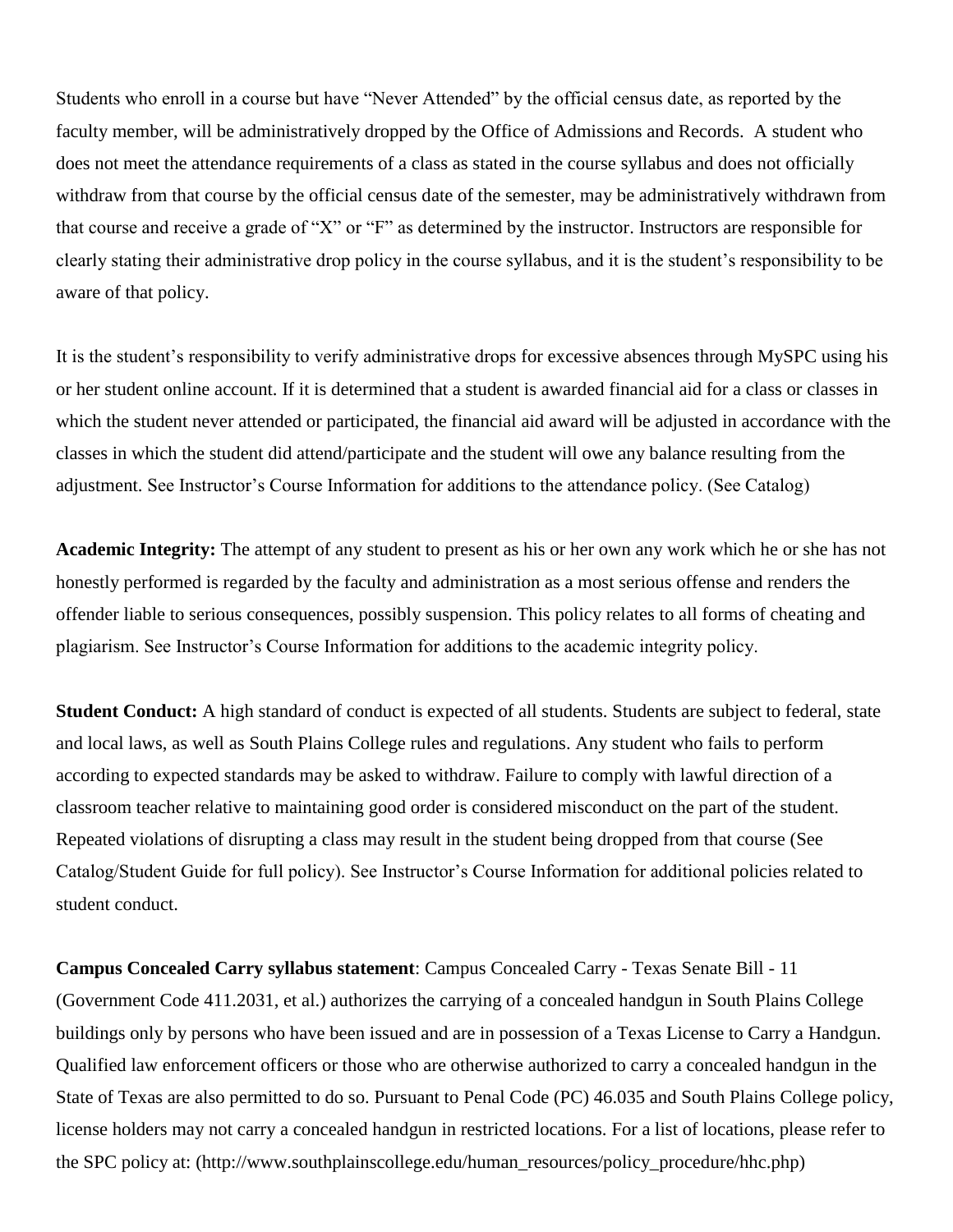Pursuant to PC 46.035, the open carrying of handguns is prohibited on all South Plains College campuses. Report violations to the College Police Department at 806-716-2396 or 9-1-1.

**Academic Appeals:** The Vice President for Student Affairs is the South Plains College Title IX Coordinator and is designated to formally investigate student grievances, address inquiries and coordinate the College's compliance efforts regarding student complaints and grievances. Whenever possible and safe, the problem or complaint should first be discussed with the individual involved in the complaint. If satisfactory resolution is not reached after discussion with the individual, the student should contact the individual's direct supervisor to attempt to resolve the complaint. If these efforts are unsuccessful, the formal grievance process may be initiated. The College does not require a student to contact the person involved or that person's supervisor if doing so is impracticable, or if the student believes that the conduct cannot be effectively addressed through informal means (See Catalog/Student Guide for full definitions and policy).

**Disability Services:** Students with disabilities, including but not limited to physical, psychiatric, or learning disabilities, who wish to request accommodations in this class should notify the Disability Services Office early in the semester so that the appropriate arrangements may be made. In accordance with federal law, a student requesting accommodations must provide acceptable documentation of his/her disability to the Disability Services Office. For more information, call or visit the Disability Services Office at Levelland (Student Health & Wellness Office) 806-716-2577, Reese Center (Building 8) and Lubbock Center 806-716-4675, or Plainview Center (Main Office) 806-716-4302 or 806-296-9611.

**Diversity & Equal Rights:** South Plains College does not discriminate on the basis of race, color, national origin, sex, disability or age in its programs and activities. The following person has been designated to handle inquiries regarding the non-discrimination policies: Vice President of Student Affairs. All students are entitled to equal rights under the affirmative action and equal opportunity laws. Students are also protected against unjust or biased academic evaluation, but at the same time, they are responsible for maintaining standards of academic performance established for each course in which they are enrolled. (See Catalog/Student Guide for full definitions and policies)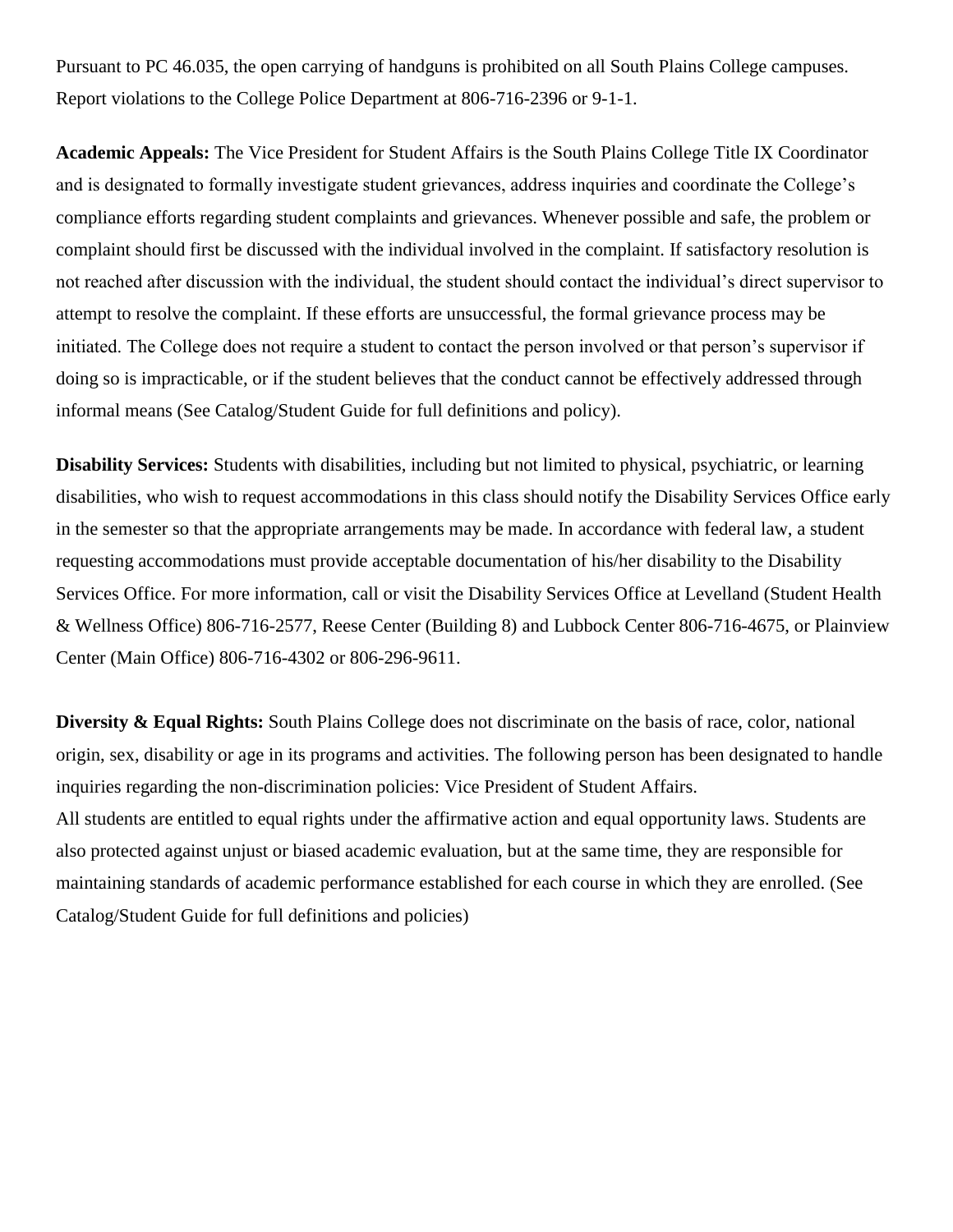### **Instructor's Course Information: Mrs. Miller**

**Course Information**: PSYC 2314 – Spring 2018 – Internet Course **Course Website**: Blackboard (southplainscollege.blackboard.com) **Preferred Email Contact**: 'Mail' within Blackboard Course **Alternative Email Contact**: [mamiller@southplainscollege.edu](mailto:mamiller@southplainscollege.edu) **Instructor Office Hours**: SS117 (Levelland Campus) Mon 10am-11am, Tues 10am-11am & 2:30pm-4pm, Wed 10am-11am, Thurs 2:30pm-3pm, Fri 9am-12am **Instructor Office Phone**: 806-716-2967 (always leave a message if I miss your call)

Textbook Information: *Human Development: A Cultural Approach*, 2<sup>nd</sup> edition. Arnett, J. J., Pearson, 2016. REVEL access is not required to complete the course, but is simply one option for having access to a textbook (REVEL provides you with an ebook). You will be required to keep up with readings as per the course schedule so you need to plan to have a textbook, whether that's an ebook or a hardcopy is up to you.

## **Instructor's Course Policies:**

- **Attendance & Drop Policy**: Since this course is a virtual classroom, attendance will be taken based on coursework submission (i.e., discussions, exams, written assignments, LearnSmart). A student who fails to submit any 5 items during the semester may be dropped with a grade of 'X' or 'F' for the course.
- **Technology Policy:** Blackboard is the learning management system used to deliver this course [\(http://southplainscollege.blackboard.com\)](https://southplainscollege.blackboard.com/). *It is essential that you have reliable access to the Internet, appropriate devices/software, and a working knowledge of Blackboard*. You should always have a backup plan in place should you encounter computer problems. There are open computer labs available to all enrolled SPC students on all campuses. It is also the student's responsibility to have the required computer skills to complete this course. More information on online courses is available at [southplainscollege.blackboard.com](http://www.southplainscollege.edu/online) by accessing the On Demand Help & Learning Center. Should you encounter technical difficulties contact the instructor immediately as well as the SPC technical support at **[blackboard@southplainscollege.edu](mailto:blackboard@southplainscollege.edu)** or call (806) 894-9611, ext. 2180. Be sure to include your full name, course number, section number and a number where you can be reached when contacting technical support. Not knowing how something works or having personal computer difficulties will not suffice as an excuse for missed deadlines.
- **Student Conduct & Online Behavior**: In conjunction with the policy stated in the Common Course Syllabus, one must uphold proper and respectful communication with the instructor and fellow classmates at all times. All interactions will remain civil just as they would in a traditional classroom. Repeated violations of this policy may result in the student being dropped from the course.
- **Written Work**: All written work should be presented using the conventions of Standard Written English. South Plains College requires all students to become proficient in "academic English," a form of English that is typically used in academic, professional, and business contexts. While slang, regional idioms, and informal kinds of self-expression are appropriate in some contexts, they are out of place in academic writing. This will relate to **any** written work done in the course.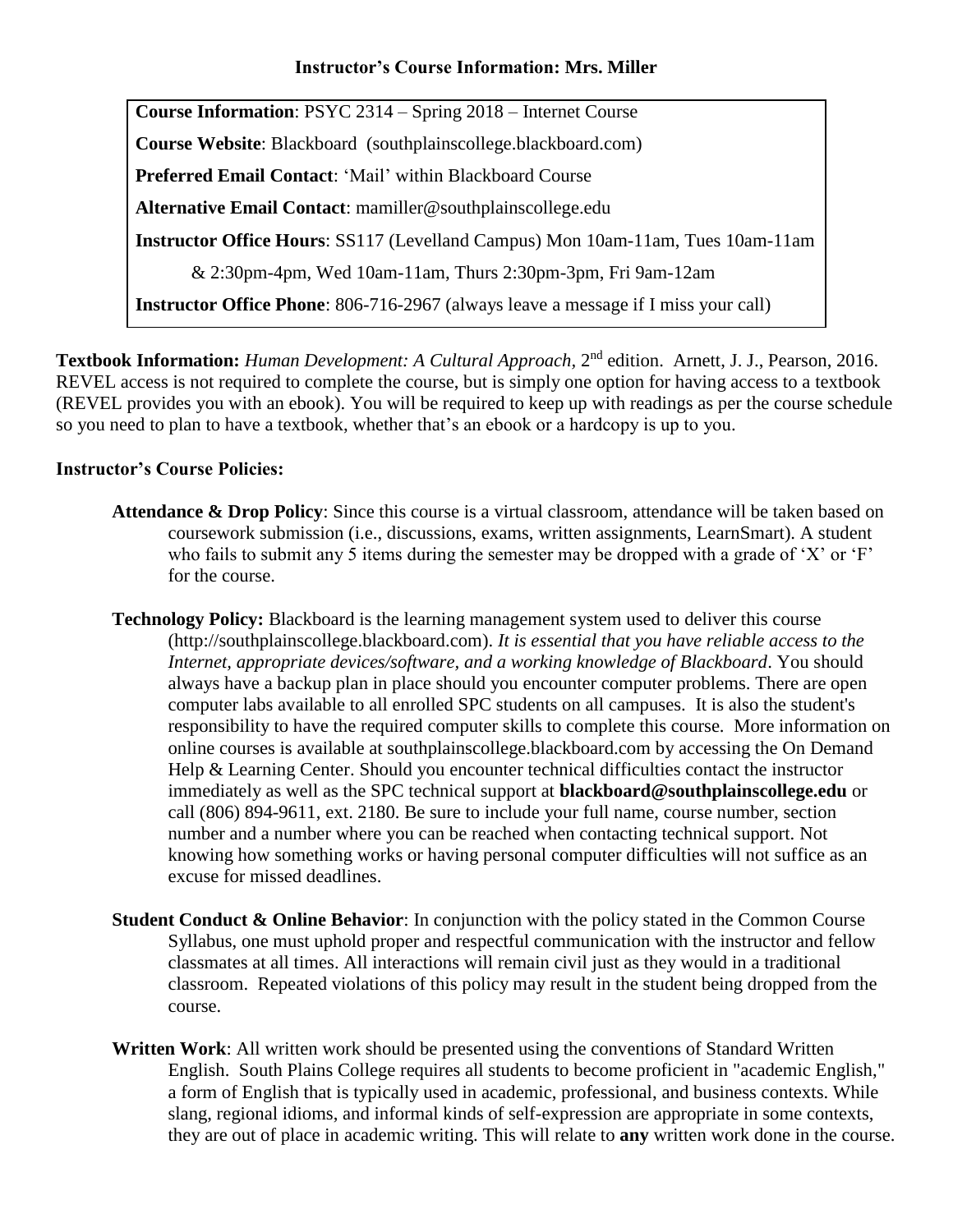Late work: Late work is not accepted in this course. All coursework must be submitted by the deadlines on the calendar to receive full credit. It is best to plan ahead and not wait until the last minute to submit any coursework. Most coursework can be submitted early, so take advantage and don't get stuck. However, in the event that you miss deadlines there are two options available:

> 1. On a Discussion you may use what I call a "Freebie," which means you will automatically receive full credit on that specific assignment. **You can only do this once during the session**, so use it wisely. To use this option, you will email your instructor in Blackboard within one week after that assignment deadline occurs, state that you would like to use your Freebie, and specifically state the assignment to which you would like it applied. This doesn't happen automatically; no email, no credit, it's all on you. Remember, if it's later than one week after the deadline, then it's too late to use this option. This option cannot be used on an exam or discussion reflection essay. 2. If you miss a deadline on an exam, keep in mind that there will be an optional comprehensive final exam at the end of the course. If you take this exam, the score can replace your lowest exam score.

**Academic Integrity**: In addition to the policy in the Common Course Syllabus, it should be understood that students found guilty of cheating or plagiarism will earn a zero on the work in question for the first offense and will be dropped from the course with an 'F' should a second offense occur. For further information and examples please see the Catalog, Student Guide or refer to [www.plagiarism.org](http://www.plagiarism.org/)

#### **Grading Policy & Method of Evaluation**:

It is possible to earn up to 710 points in this course. Your grade will be calculated on a cumulative point total based on the following grades:

|                              | Amount to be        | Total    | Points earned |
|------------------------------|---------------------|----------|---------------|
|                              | completed           | Points   | by you this   |
|                              |                     | Possible | semester      |
| Unit 0 Assignments           | 2 @ 5 points each   | 10       |               |
|                              |                     |          |               |
| <b>Discussions</b>           | 4 @ 25 points each  | 100      |               |
|                              |                     |          |               |
| <b>Discussion Reflection</b> | 2 @ 50 points each  | 100      |               |
| Essays                       |                     |          |               |
| Exams                        | 4 @ 125 points each | 500      |               |
|                              |                     |          |               |
| Total                        |                     | 710      |               |

At the end of the semester, all points earned by you this semester will be added up for a Grand Point Total. Your Point Total will determine your final letter grade by using the following scale/point ranges:

> A= 636 - 710 points  $B = 565 - 635$  points  $C = 494 - 564$  points D= 423 - 493 points  $F= 0 - 422$  points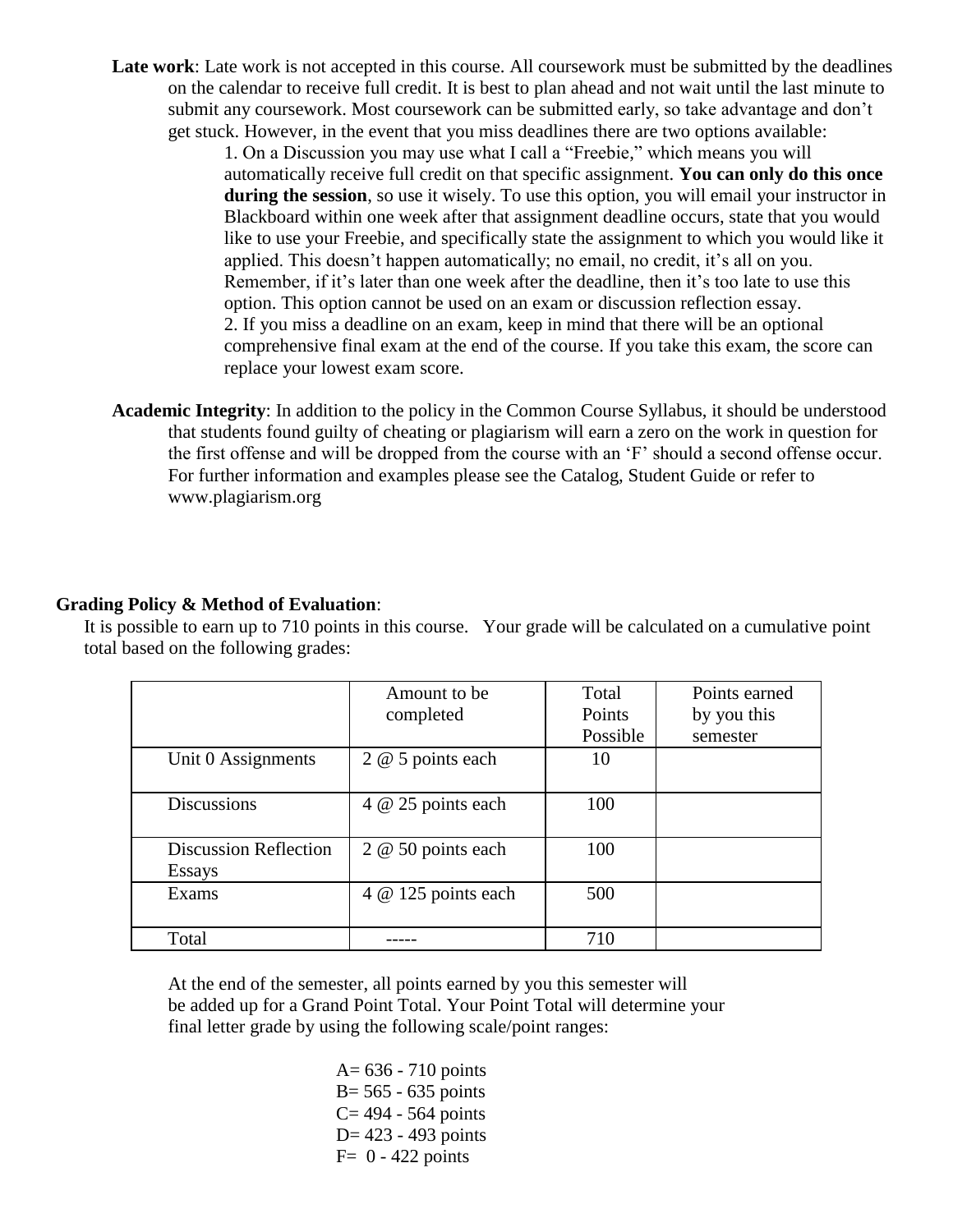**Discussions (25 points each):** At times you will be required to engage in a discussion related to course material. You will be given a prompt with a topic and specific instructions for how the discussion should be conducted. For each discussion, you will first post a **thread**, which will contain an original response to the prompt (you will not be able to see the posts of other students until you post a thread). Once you have posted your thread, you are to **reply** to a minimum of 2 threads on the discussion board. See the Course Calendar for specific posting deadlines; keep in mind that threads and replies will have different deadlines.

The primary goal for this portion of the course is to discuss what you are learning and how it applies to various situations. Treat this as you would any other written assignment; it is an opportunity to demonstrate your ability to understand the information. Therefore, you will be evaluated based on your ability to post useful, meaningful, and valuable information that demonstrates your understanding of the course material. Some discussion no-no's to keep in mind include:

- Showing little originality or thought in your posts. Remember that these should demonstrate that you understand what you're learning in class. Each post should add a new idea, perspective, example, or explanation of the content.
- Repeating yourself or someone else. If you repeat yourself or others in postings you will not receive full credit.
- Agreeing with and praising others. Stating "I agree" or "I love the way you said that" (or any similar comment) is not detailed or complex enough to earn points.
- Using poor spelling/grammar. Keep in mind that a discussion is a written assignment, which means that spelling, grammar, and proper writing will be factored in to your score.
- **Discussion Reflection Essays (2 essays, 50 points each):** On two occasions you will compose a discussion reflection essay. Using a discussion from the course you will describe, reflect upon, and analyze the experience in order to show what you have come to understand from that assignment. You will present this composition in traditional essay format (i.e., an introductory paragraph, roughly 3 body paragraphs, a conclusion, complete sentences, proper grammar/spelling/capitalization). More specific instructions will be given and deadlines can be found on the Course Calendar.
- **Exams (4 exams, 125 points each):** This session you will take 4 exams (1 exam per Unit). The exams will be taken in Blackboard and will contain 50 multiple choice questions and 1 essay question over the assigned chapters. You will be provided with materials to help you prepare for each exam and it is in your best interest to read all related chapters and spend time preparing. The exams are timed (1 hour and 30 minutes), so be sure you are ready to complete the exam in one sitting before you begin an exam. I advise you to complete all coursework in a given unit and review any feedback given before attempting to complete an exam.
	- $\triangleright$  Optional Comprehensive Final Exam: At the end of the term you will have the option to take a comprehensive final exam. This exam will contain 125 multiple choice questions over every chapter covered in the course. This exam grade can replace your lowest score on any previous unit exam. If your lowest score is on the comprehensive exam, your previous 4 exam scores will remain the same and the Optional Comprehensive Final Exam will not factor into your final grade. Therefore, if you do not take this exam, the zero will not factor into your final grade; again, it's optional.